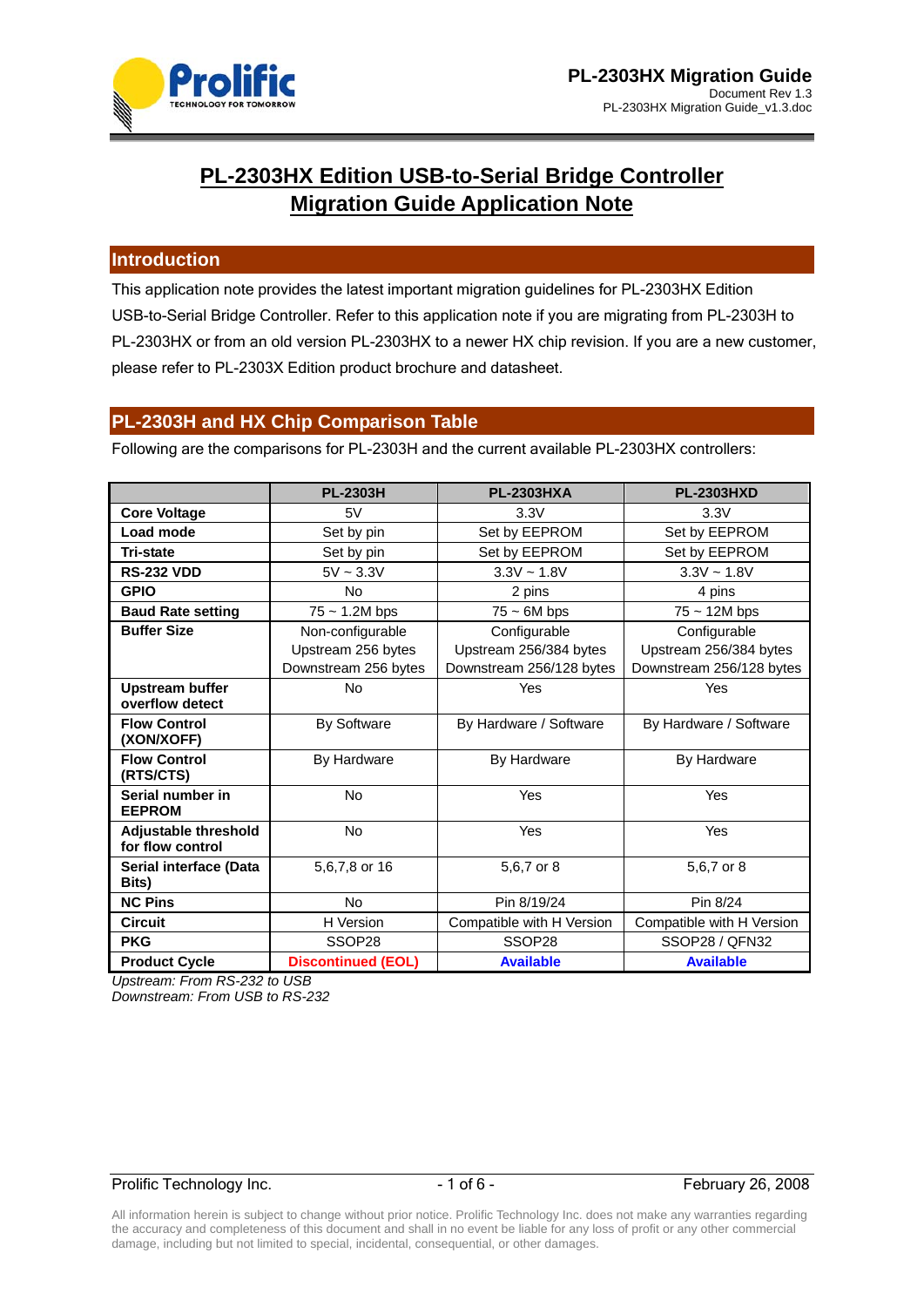



# **PL-2303HX Chip Version Comparison Table**

The table below shows the comparison for all released PL-2303HX chip revisions:

|                                                          | <b>PL-2303HX</b><br>(Rev A)                                                                                                                                                                                | <b>PL-2303HX</b><br>(Rev B)                                                                                                                                                                         | <b>PL-2303HX</b><br>(Rev C)                                                                                                                                                                                  | <b>PL-2303HX</b><br>(Rev D)                                                                                                                                                                                                    |
|----------------------------------------------------------|------------------------------------------------------------------------------------------------------------------------------------------------------------------------------------------------------------|-----------------------------------------------------------------------------------------------------------------------------------------------------------------------------------------------------|--------------------------------------------------------------------------------------------------------------------------------------------------------------------------------------------------------------|--------------------------------------------------------------------------------------------------------------------------------------------------------------------------------------------------------------------------------|
| <b>Clock Source</b>                                      | External 12MHz<br>crystal & Internal<br>4X PLL                                                                                                                                                             | External 12MHz<br>crystal & Internal 4X<br>PLL.                                                                                                                                                     | Internal 48MHz clock<br>generator                                                                                                                                                                            | Internal 96MHz clock<br>generator                                                                                                                                                                                              |
| <b>Initial Startup</b><br><b>Device</b><br>Configuration | <b>External EEPROM</b>                                                                                                                                                                                     | Internal OTPROM                                                                                                                                                                                     | Internal OTPROM                                                                                                                                                                                              | Internal OTPROM                                                                                                                                                                                                                |
| <b>Hardware Flow</b><br><b>Control</b>                   | RTS/CTS                                                                                                                                                                                                    | RTS/CTS                                                                                                                                                                                             | RTS/CTS or<br>DTR/DSR <sup>1</sup>                                                                                                                                                                           | RTS/CTS or<br>DTR/DSR <sup>1</sup>                                                                                                                                                                                             |
| General<br><b>Purpose IO</b>                             | $\overline{2}$<br>(GP0/1)                                                                                                                                                                                  | 4<br>(GP0/1/2/3)                                                                                                                                                                                    | 2<br>(GP0/1)                                                                                                                                                                                                 | 4<br>(GP0/1/2/3)                                                                                                                                                                                                               |
| <b>Pin Differences</b>                                   | Pin 13 $\rightarrow$ EE_CLK<br>Pin $14 \rightarrow EE$ DATA<br>Pin 19 $\rightarrow$ NC<br>Pin 21 $\rightarrow$ GND<br>Pin 25 $\rightarrow$ GND A<br>Pin 27 $\rightarrow$ OSC1<br>Pin 28 $\rightarrow$ OSC2 | Pin 13 $\rightarrow$ GP3<br>Pin 14 $\rightarrow$ GP2<br>Pin 19 $\rightarrow$ NC<br>Pin 21 $\rightarrow$ GND<br>Pin 25 $\rightarrow$ GND A<br>Pin 27 $\rightarrow$ OSC1<br>Pin 28 $\rightarrow$ OSC2 | Pin 13 $\rightarrow$ NC<br>Pin $14 \rightarrow NC$<br>Pin 19 $\rightarrow$ RESET N <sup>2</sup><br>Pin 21 $\rightarrow$ GND<br>Pin 25 $\rightarrow$ NC<br>Pin 27 $\rightarrow$ NC<br>Pin 28 $\rightarrow$ NC | Pin 13 $\rightarrow$ GP3<br>Pin 14 $\rightarrow$ GP2<br>Pin 19 $\rightarrow$ RESET N <sup>2</sup><br>Pin 21 $\rightarrow$ NC<br>Pin 25 $\rightarrow$ GND<br>Pin 27 $\rightarrow$ NC<br>Pin 28 $\rightarrow$<br><b>RESERVED</b> |
| <b>Product Cycle</b>                                     | <b>Available</b>                                                                                                                                                                                           | <b>Discontinued (EOL)</b>                                                                                                                                                                           | <b>Discontinued (EOL)</b>                                                                                                                                                                                    | <b>Available</b>                                                                                                                                                                                                               |

**<sup>1</sup>** – To apply DTR/DSR hardware flow control, please contact Prolific FAE for support and information.

**<sup>2</sup>** – Starting from Chip Rev C, Pin 19 will be assigned as RESET pin. If PCB layout has NC for Pin 19, you can short Pin 19 to Pin 20.

### **PL-2303H to HX Hardware Design Migration**

Following are the hardware design guidelines for migrating PL-2303H to current HX chips:

- ¾ Pin 4 of PL-2303HX cannot support 5V (Only 1.8 to 3.3V). Hardware migration is only possible if your design is 3.3V. Otherwise, you need to modify your PCB.
- ¾ Power mode is configured in EEPROM. The default mode for PL-2303HX is low power. If your PL-2303H design is high power mode, you need to add EEPROM to change the mode.
	- o Note: PL-2303HXD chip has an integrated EEPROM for OTP (One-Time-Programming) to configure the correct power mode.
- ¾ Refer also to PL-2303HX Schematic Diagram and Datasheet.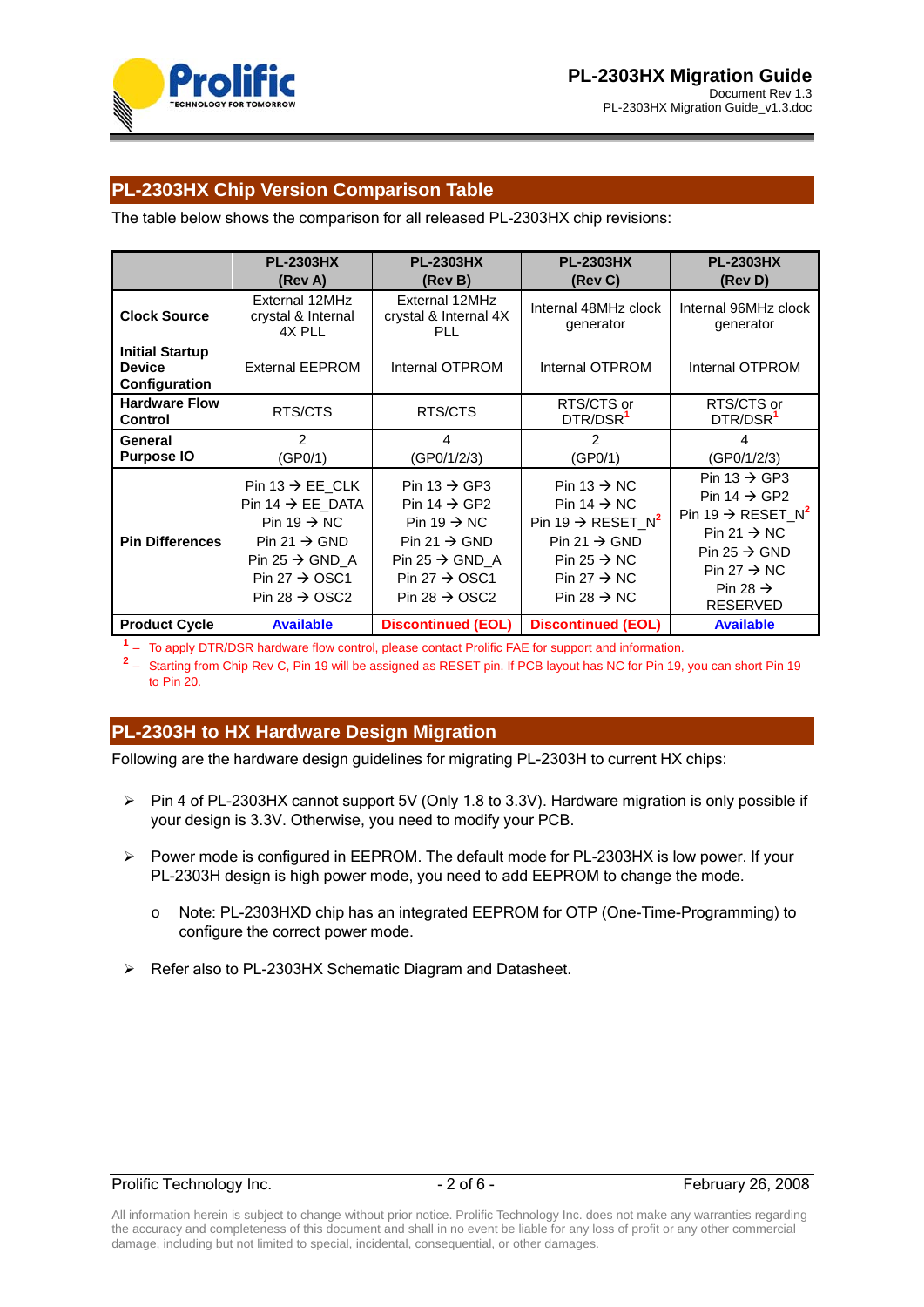

### **PL-2303HXD Hardware Design Migration**

The latest PL-2303HXD is pin-to-pin compatible with the PCB layout of PL-2303H (3.3V) and previous PL-2303HX chip versions. However, note some differences:

 $\triangleright$  If the PCB layout was designed with Pin 19 as NC, you can short Pin 19 (RESET N) to Pin 20 (VDD\_5). Pin 19 is 5V tolerant. Otherwise, the PCB needs to be re-layout. See Figure-1 below.



**Figure-1: PL-2303HXD Schematic Diagram Reference** 

- $\triangleright$  PL-2303HXD already has an integrated clock generator so pin 27 is NC while pin 28 should be floating.
- $\triangleright$  For PL-2303HXD, you can remove the 0.1 $\mu$ F capacitor (C14 in PL-2303H schematic) and just use 10uF as 5V capacitor (C7 in PL-2303HXD schematic). See Figure-2 below.



#### **Figure-2: PL-2303H and PL-2303HXD Schematic Diagram (5V Capacitor) Comparison**

Note: Refer to the latest PL-2303HXD Schematic Diagram and Datasheet from Prolific for more accurate information.

### Prolific Technology Inc. 2008 - 3 of 6 - February 26, 2008

All information herein is subject to change without prior notice. Prolific Technology Inc. does not make any warranties regarding the accuracy and completeness of this document and shall in no event be liable for any loss of profit or any other commercial damage, including but not limited to special, incidental, consequential, or other damages.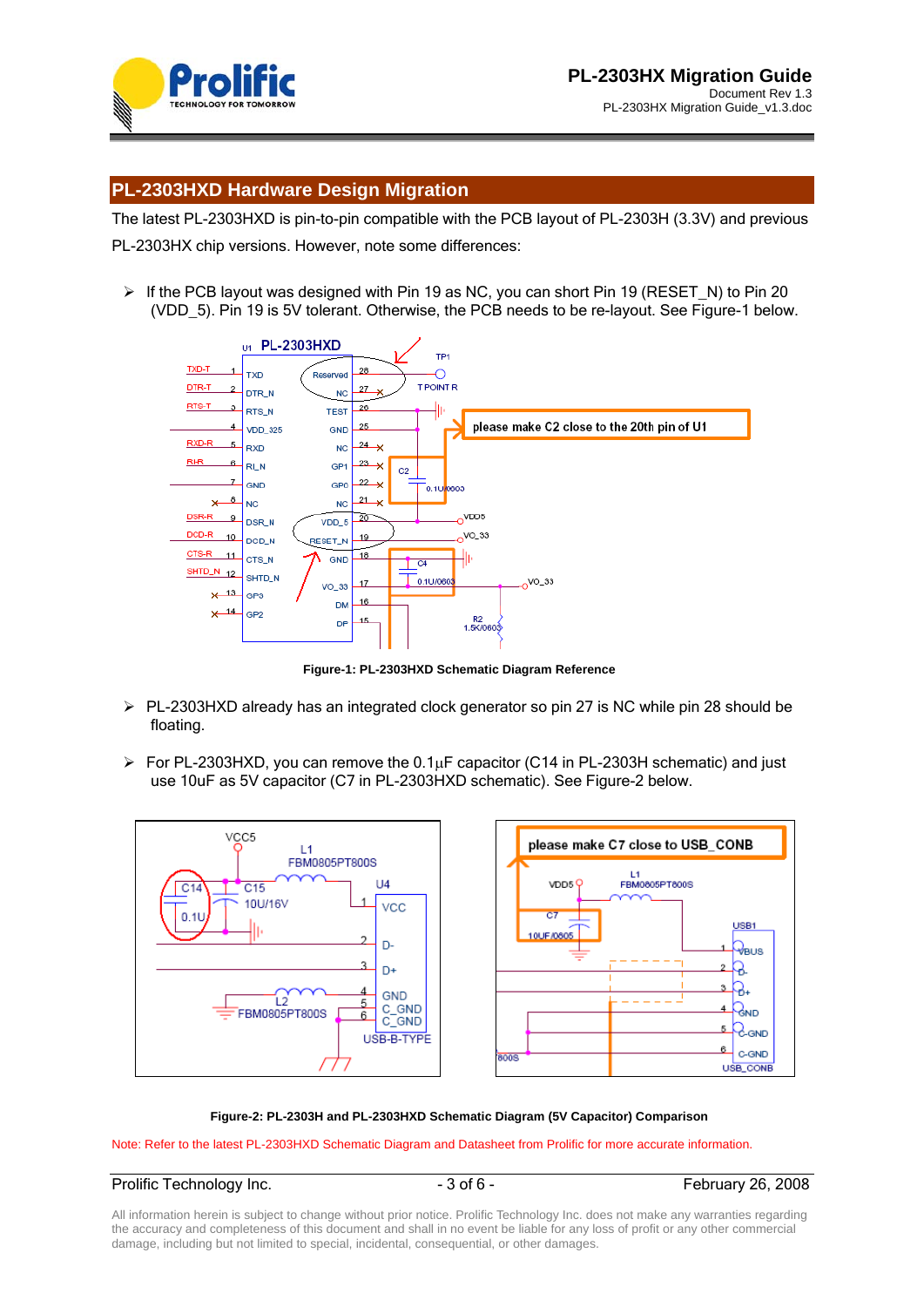

# **PL-2303 Software & Drivers Comparison Table**

The table below shows the software comparison for all the PL-2303 chip edition series:

| <b>Chip Version</b>                                                                        | <b>Windows Driver Versions</b>                                                                        |  |
|--------------------------------------------------------------------------------------------|-------------------------------------------------------------------------------------------------------|--|
|                                                                                            | 3.3.0.1 (for Windows Vista)                                                                           |  |
| PL-2303H, PL-2303HX, PL-2303X                                                              | $2.0.2.8$ (for Windows $2K(XP)$ )                                                                     |  |
|                                                                                            | 2.0.0.19 (for Windows ME/98)                                                                          |  |
| PL-2303H, PL-2303HX, and PL-2303X chip versions.                                           | Note: All drivers (for Windows 98, ME, 2000, XP, Vista, WinCE, Mac, Linux OS) are compatible with all |  |
| <b>Note:</b> Please contact Prolific FAE or support website for the latest driver version. |                                                                                                       |  |

| <b>Chip Version</b>           | <b>Cable Test Program Version</b>                                                                   |
|-------------------------------|-----------------------------------------------------------------------------------------------------|
| PL-2303H, PL-2303HX, PL-2303X | 2.2.1.1                                                                                             |
|                               | Note: Cable Test program is one and the same for all PL-2303H, PL-2303HX, and PL-2303X controllers. |

| <b>Chip Version</b>                                          | <b>EEPROM Writer Program Version</b>                                                                                                                                                                              |  |
|--------------------------------------------------------------|-------------------------------------------------------------------------------------------------------------------------------------------------------------------------------------------------------------------|--|
| <b>PL-2303H</b>                                              |                                                                                                                                                                                                                   |  |
| PL-2303HX (Chip Rev A, B, C)                                 | 1.0.0.3                                                                                                                                                                                                           |  |
| <b>PL-2303X</b>                                              |                                                                                                                                                                                                                   |  |
| PL-2303HX (Chip Rev D)                                       | 1.0.0.5                                                                                                                                                                                                           |  |
|                                                              | <b>Note:</b> For PL-2303HX with OTPROM, it is required to attach the device to a 5V-to-6.5V USB port converter<br>before writing data into OTPROM. Refer to the OTPROM Guidelines Section in the succeeding page. |  |
| ME/98 driver v2.0.0.19 when using the EEPROM Writer program. | <b>Note:</b> For PL-2303HXD, it is required to install the Windows 2K/XP driver <b>v2.0.2.5</b> or above; or Windows                                                                                              |  |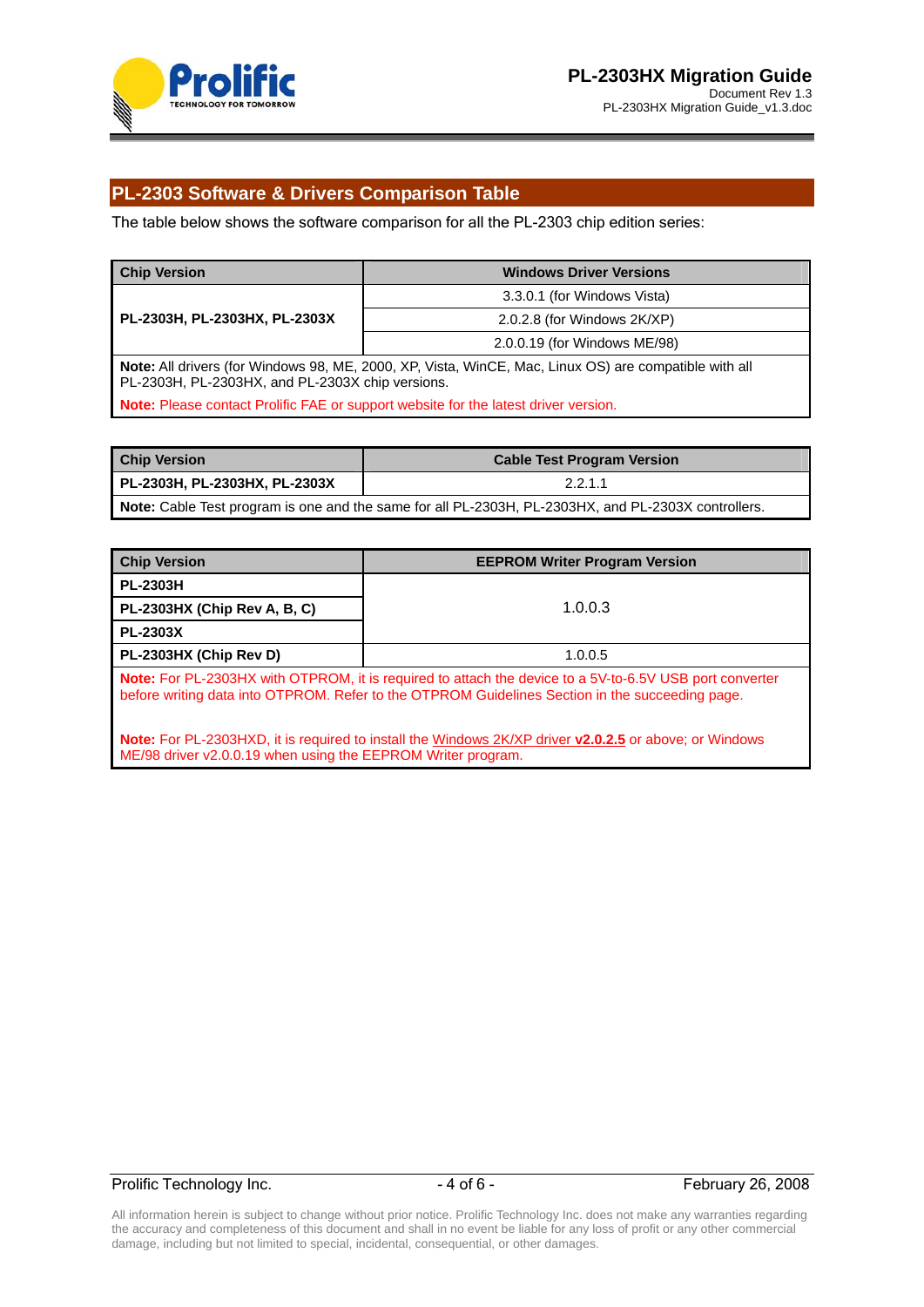

# **PL-2303HXD OTPROM Guidelines**

When writing data into the internal OTPROM (One-Time Programming ROM) of PL-2303HXD, it is required to supply 6.5V to the device while executing the program. Prolific can provide 5V-to-6.5V USB port converters (see Figure-3) to customers during the chip sample evaluation stage. Prolific also can provide the schematic diagram for the USB port converter upon request if customers want to produce the converters themselves. Contact Prolific for more information.



**Figure-3: USB 5V-to-6.5V Port Converter** 

### How to run OTPROM for PL-2303HXD:

- 1. Run the PL-2303HXD Windows Driver Setup program to install the device driver to the computer. Please make sure to install the latest Windows XP/2K driver version to run OTPROM.
- 2. Plug the USB 5V-to-6.5V Port Converter into the USB port of the USB Hub or PC.
- 3. Plug the PL-2303HXD device to the Converter's A Type Receptacle Connector.
- 4. Windows will detect the PL-2303HXD device and loads the pre-installed driver.
- 5. Run the EEPROM Writer program to write configuration data into the OTPROM. Please note that the PL-2303HXD is using a newer version (1.0.0.5) for the EEPROM Writer program (see figures next page).